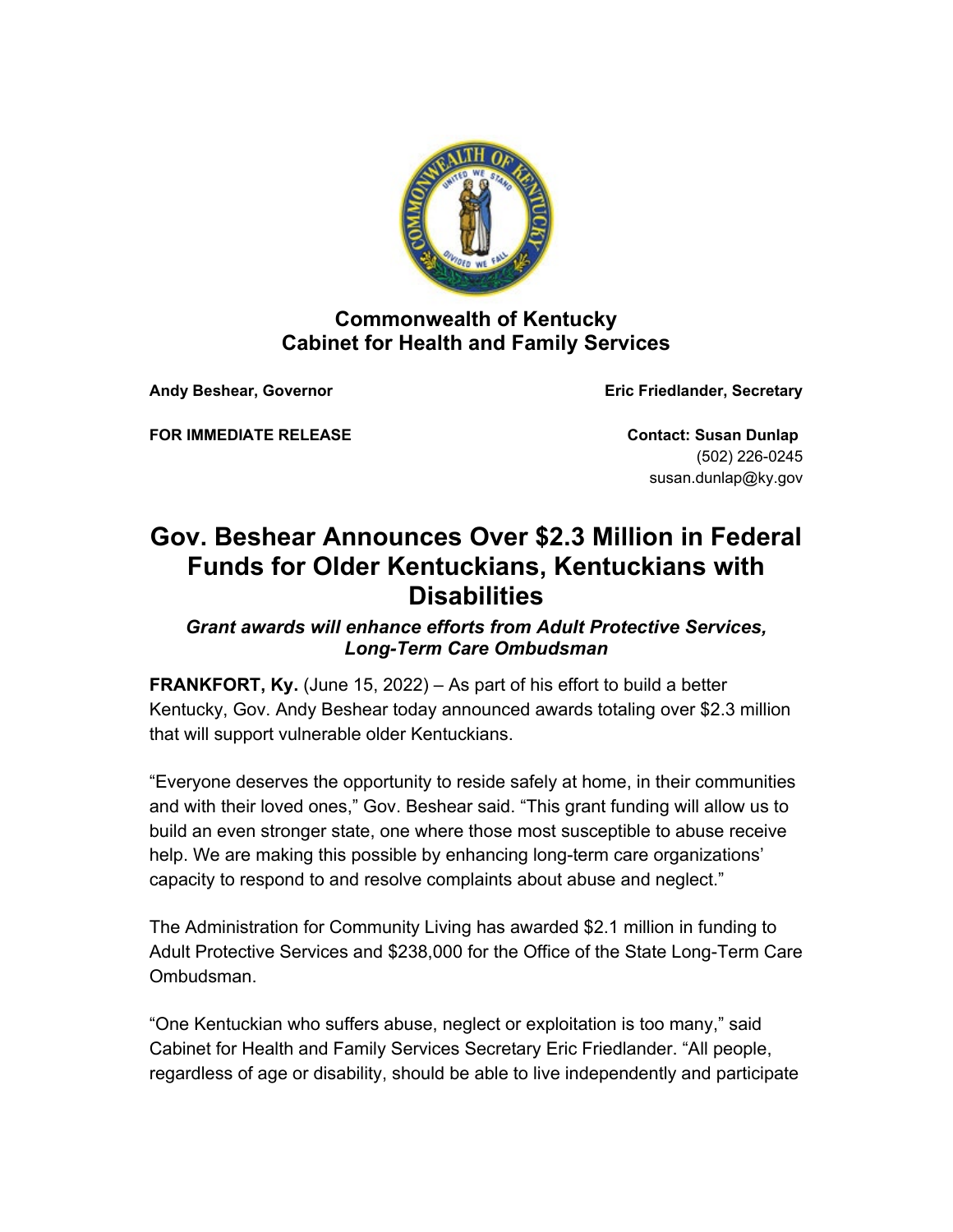fully in their communities and have the right to make choices and control decisions in and about their lives. This isn't always the case, however, and that's why Adult Protective Services exists. Funding for adult protection and funding for ombudsman programs is critical to allowing programs to develop."

Programs will use the grant funding to increase efficiency by hiring staff and recruiting and training volunteers to conduct visits and investigate complaints.

The funding will also enable two of the cabinet's agencies, the Department for Community Based Services and the Department for Aging and Independent Living, to develop resident and family councils; provide information, assistance and education on resident rights and prevention of abuse and neglect.

The Adult Protective Services grant award will also support initiatives such as increasing the availability of elder shelters and other emergency housing, expanding state-wide and local-level elder justice networks, and coordinating care transitions.

The [Adult Protection Branch](https://chfs.ky.gov/agencies/dcbs/dpp/apb/Pages/default.aspx) of the Department for Community Based Services provides adult protective and general adult services through case consultation, development of standards of practice and development of data systems.

The [Long-Term Care Ombudsman](https://chfs.ky.gov/agencies/dail/Pages/ltcomb.aspx) program advocates for residents of nursing homes, personal care homes and family care homes through improving care and encouraging positive change.

The [Administration for Community Living](https://acl.gov/) partners with aging and disability networks at the local, state and national level, working with committed advocates to support older adults and people with disabilities. The organization supports networks such as senior centers, Aging and Disability Resource Centers and Area Agencies on Aging.

**-30-**

*[The Cabinet for Health and Family Services](https://chfs.ky.gov/agencies/os/Pages/default.aspx) is home to most of the state's human services and health care programs, including the Department for Medicaid Services, the Department for Community Based Services the Department for Public Health, the Department for Aging and Independent Living and the Department for Behavioral Health, Developmental and Intellectual Disabilities.*